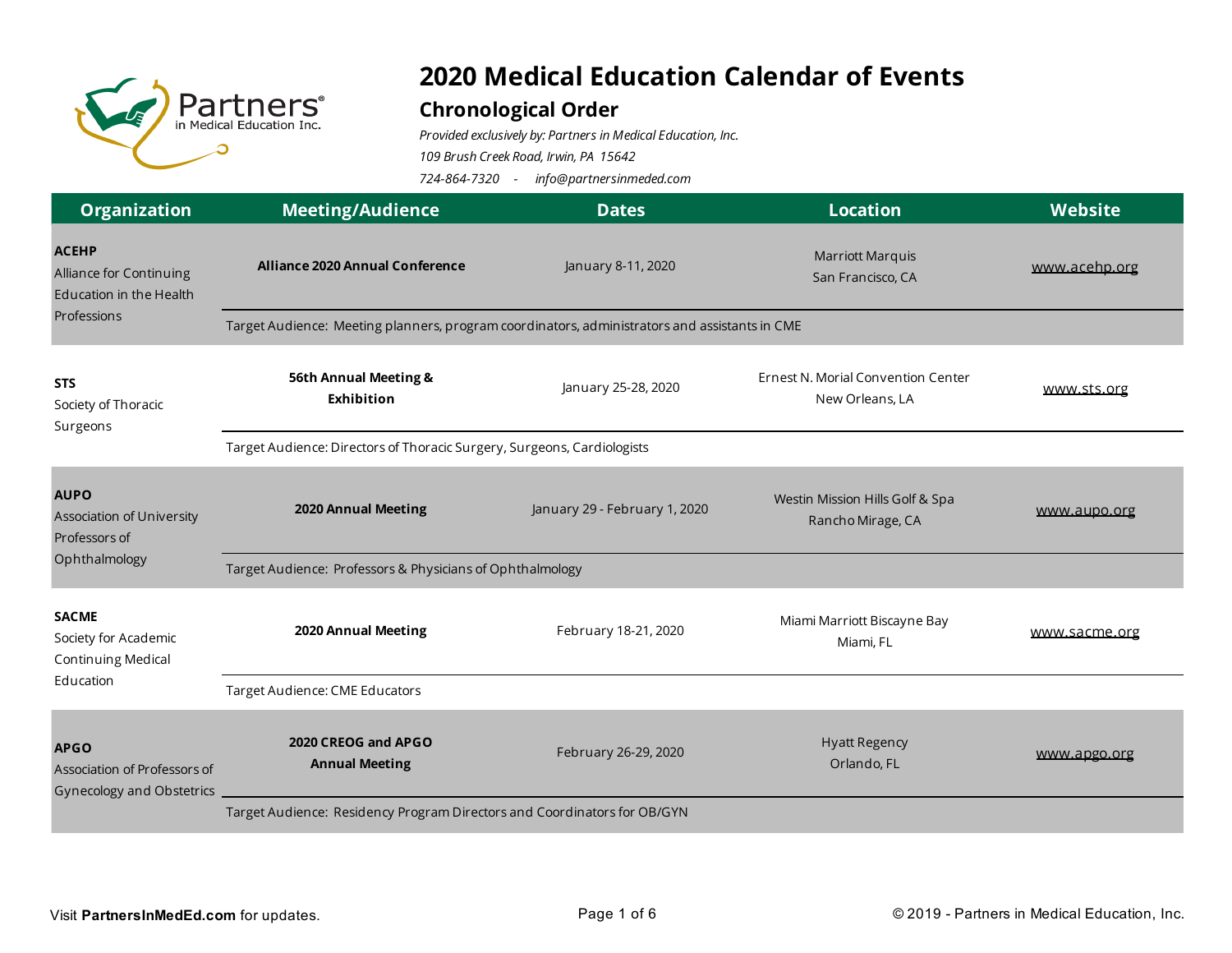| <b>Organization</b>                                                                               | <b>Meeting/Audience</b>                                                                       | <b>Dates</b>         | <b>Location</b>                            | <b>Website</b>      |
|---------------------------------------------------------------------------------------------------|-----------------------------------------------------------------------------------------------|----------------------|--------------------------------------------|---------------------|
| <b>ACGME</b><br>Accreditation Council for<br><b>Graduate Medical</b><br>Education                 | 2020 ACGME Annual<br><b>Educational Conference</b>                                            | February 27-29, 2020 | Hilton San Diego Bayfront<br>San Diego, CA | www.acgme.org       |
|                                                                                                   | Target Audience: Program Directors, DIOs, GME Directors, Administrative and Coordinator Staff |                      |                                            |                     |
| <b>AADPRT</b><br>American Association of<br>Directors of Psychiatric<br><b>Residency Training</b> | 2020 49th Annual Meeting                                                                      | March 4-7, 2020      | <b>Hilton Anatole</b><br>Dallas, TX        | www.aadprt.org      |
|                                                                                                   | Target Audience: Psychiatry & Neurology Professionals                                         |                      |                                            |                     |
| AAP<br>Association of<br>Academic Physiatrists                                                    | 2020 Annual Meeting                                                                           | March 4-9, 2020      | Orlando, FL                                | www.physiatry.org   |
|                                                                                                   | Target Audience: Physiatrists interested in education and research                            |                      |                                            |                     |
| <b>ACOFP</b><br>American College of<br>Osteopathic Family<br>Physicans                            | <b>ACOFP 57th Annual Convention &amp;</b><br><b>Scientific Seminars</b>                       | March 19-22, 2020    | New Orleans, LA                            | www.osteopathic.org |
|                                                                                                   | Target Audience: Osteopathic family medicine physicians                                       |                      |                                            |                     |
| <b>ARCOS</b><br>Association of Residency<br>Coordinators in<br>Orthopaedic Surgery                | 2020 ARCOS Conference                                                                         | March 22-25, 2020    | Loews Coronado Bay Resort<br>San Diego, CA | www.arcos-inc.com   |
|                                                                                                   | Target Audience: Residency Coordinators for Orthopaedic Surgery Programs                      |                      |                                            |                     |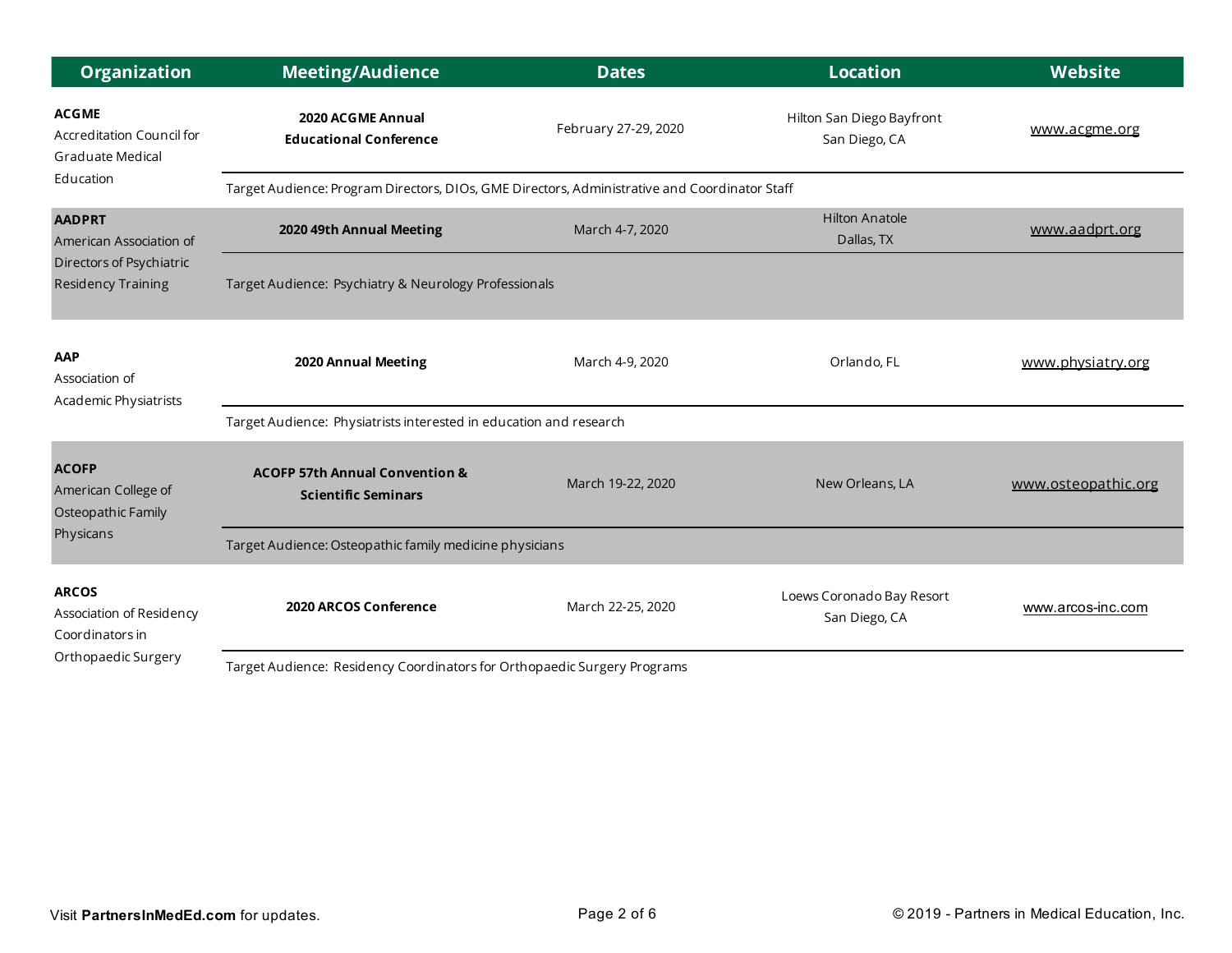| <b>Organization</b>                                                                      | <b>Meeting/Audience</b>                                                                                                               | <b>Dates</b>             | <b>Location</b>                                       | Website       |
|------------------------------------------------------------------------------------------|---------------------------------------------------------------------------------------------------------------------------------------|--------------------------|-------------------------------------------------------|---------------|
| <b>AACOM</b><br>Association for Osteopathic<br><b>Directors and Medical</b><br>Educators | <b>Educating Leaders 2020</b>                                                                                                         | March 25 - 27, 2020      | Washing MarriottWardman Park Hotel,<br>Washington, DC | www.aacom.org |
|                                                                                          | Target Audience: Osteopathic Medical Educators                                                                                        |                          |                                                       |               |
| <b>AIAMC</b><br>Alliance of Independent<br><b>Academic Medical Centers</b>               | 2020 Annual Meeting                                                                                                                   | March 26-28, 2020        | Omni Barton Creek Resort and Spa<br>Austin, TX        | www.aiamc.org |
|                                                                                          | Target Audience: VPMAs, DMEs, ADMEs, CMOs                                                                                             |                          |                                                       |               |
| <b>APPD</b><br>Association of Pediatric<br>Program Directors                             | 2020 Annual Spring Meeting                                                                                                            | March 30 - April 2, 2020 | Sheraton San Diego Hotel & Marina<br>San Diego, CA    | www.appd.org  |
|                                                                                          | Target Audience: Residency & Fellowship PDs, AssociatePDs, PCs, and Chief Residents; Clerkship Directors, Med-Peds Directors & Admins |                          |                                                       |               |
| <b>ASIP</b><br>American Society for<br>Investigative Pathology                           | 2020 Annual Meeting                                                                                                                   | April 4-7, 2020          | San Diego, CA                                         | www.asip.org  |
|                                                                                          | Target Audience: Directors of Pathology Graduate Training Programs                                                                    |                          |                                                       |               |
| <b>AIM</b><br>Administrators of<br>Internal Medicine                                     | Academic<br><b>Internal Medicine Week 2020</b>                                                                                        | April 19-22, 2020        | <b>Tampa Convention Center</b><br>Tampa, FL           | www.im.org    |
|                                                                                          | Target Audience: Administrative Staff in Internal Medicine                                                                            |                          |                                                       |               |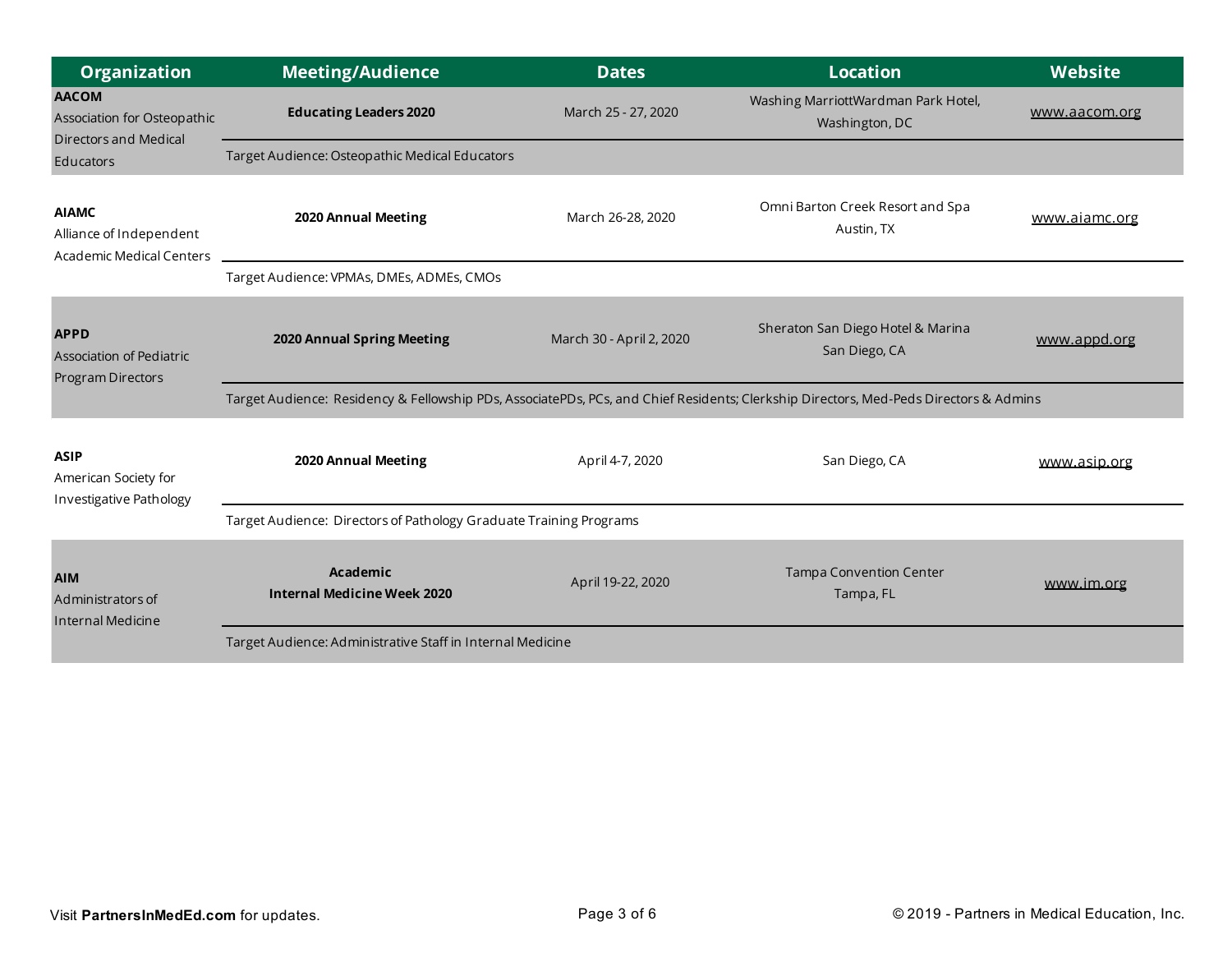| <b>Organization</b>                                                    | <b>Meeting/Audience</b>                                                                      | <b>Dates</b>           | <b>Location</b>                                 | Website       |  |
|------------------------------------------------------------------------|----------------------------------------------------------------------------------------------|------------------------|-------------------------------------------------|---------------|--|
| <b>AUR</b><br>Association of University<br>Radiologists                | 2019 AUR 68th Annual Meeting                                                                 | April 21-24, 2020      | Philadelphia Marriott<br>Philadelphia, PA       | www.aur.org   |  |
|                                                                        | Target Audience: Program Directors, Radiology                                                |                        |                                                 |               |  |
| <b>APDS</b><br>Association of<br>Program Directors in                  | 2020 Surgical Education Week                                                                 | April 28 - May 2, 2020 | <b>Westin Seattle</b><br>Seattle, WA            | www.apds.org  |  |
| Surgery                                                                | Target Audience: Surgeons                                                                    |                        |                                                 |               |  |
| <b>ACCME</b><br>Accreditation Council for<br><b>Continuing Medical</b> | 2020 ACCME Meeting                                                                           | May 6-8, 2020          | Hilton Chicago<br>Chicago, IL                   | www.accme.org |  |
| Education                                                              | Target Audience: Anyone in the CME community wanting to learn more about ACCME accreditation |                        |                                                 |               |  |
| <b>SGIM</b><br>Society of General<br><b>Internal Medicine</b>          | 2020 SGIM Annual Meeting                                                                     | May 6-9, 2020          | Westin Birmingham Hotel<br>Birmingham, AL       | www.sgim.org  |  |
|                                                                        | Target Audience: Internal Medicine Professionals                                             |                        |                                                 |               |  |
| <b>AHME</b><br>Association for Hospital<br>Medical Education           | 2020 AHME Institute                                                                          | May 13-15, 2020        | Marriott Harbor Beach<br>Fort<br>Lauderdale, FL | www.ahme.org  |  |

Target Audience: DIOs, CAOs, Directors, Coordinators, and Administrators of Undergraduate, Graduate, and Continuing Medical Education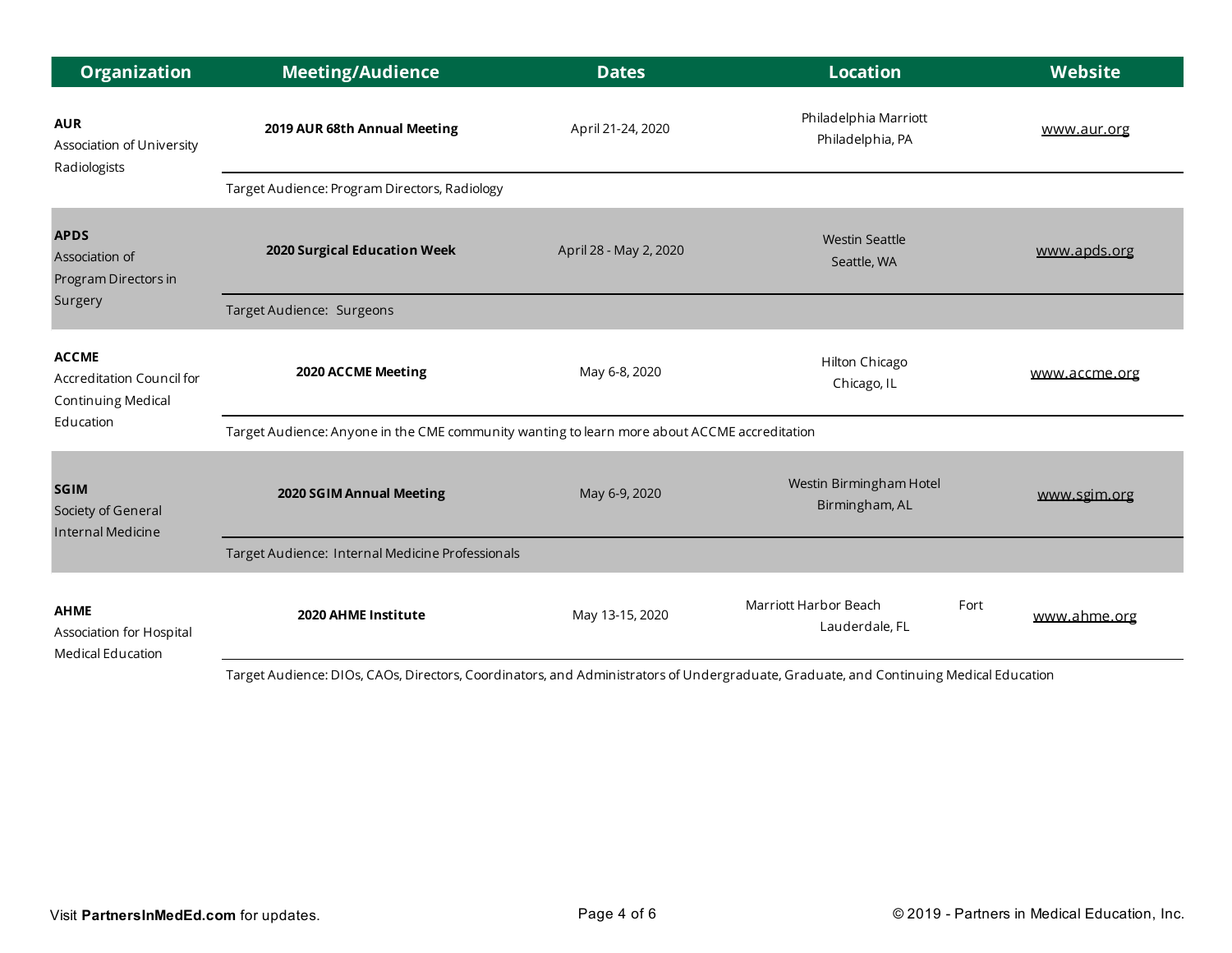| <b>Organization</b>                                      | <b>Meeting/Audience</b>                                                                                                                            | <b>Dates</b>             | <b>Location</b>                                | <b>Website</b>      |  |
|----------------------------------------------------------|----------------------------------------------------------------------------------------------------------------------------------------------------|--------------------------|------------------------------------------------|---------------------|--|
| <b>AMA</b><br>American Medical<br>Association            | <b>AMA Annual Meeting</b>                                                                                                                          | June 6-10, 2020          | Hyatt Regency Chicago<br>Chicago, TX           | www.ama-assn.org    |  |
|                                                          | Target Audience: CME providers, pharmaceutical and device industry, regulating and accrediting organizations                                       |                          |                                                |                     |  |
| <b>AHA</b><br>American Hospital<br>Association           | 2020 AHA Leadership Summit                                                                                                                         | July 19-21, 2020         | Manchester Grand Hyatt<br>San Diego, CA        | www.aha.org         |  |
|                                                          | Target Audience: CEOs, Administrators and System Executives, Board Members, Nursing Executives, Practitioners, Public Health and Community Leaders |                          |                                                |                     |  |
| <b>AAFP</b><br>American Academy for<br>Family Physicians | 2020 AAFP Annual Leadership Conference                                                                                                             | July 30 - August 1, 2020 | <b>KC Convention Center</b><br>Kansas City, MO | www.aafp.org        |  |
|                                                          | Target Audience: Family Medicine Residency Program Directors and Coordinators                                                                      |                          |                                                |                     |  |
| <b>ASA</b><br>American Society of<br>Anesthesiologists   | 2020 Annual Meeting                                                                                                                                | October 3-7, 2020        | Washington, DC                                 | www.asahg.org       |  |
|                                                          | Target Audience: Anesthesiology Professionals                                                                                                      |                          |                                                |                     |  |
| <b>AOA</b><br>American Osteopathic<br>Association        | <b>OMED 2020</b>                                                                                                                                   | October 16-19, 2020      | Austin, TX                                     | www.osteopathic.org |  |
|                                                          | Target Audience: Osteopathic physicians                                                                                                            |                          |                                                |                     |  |